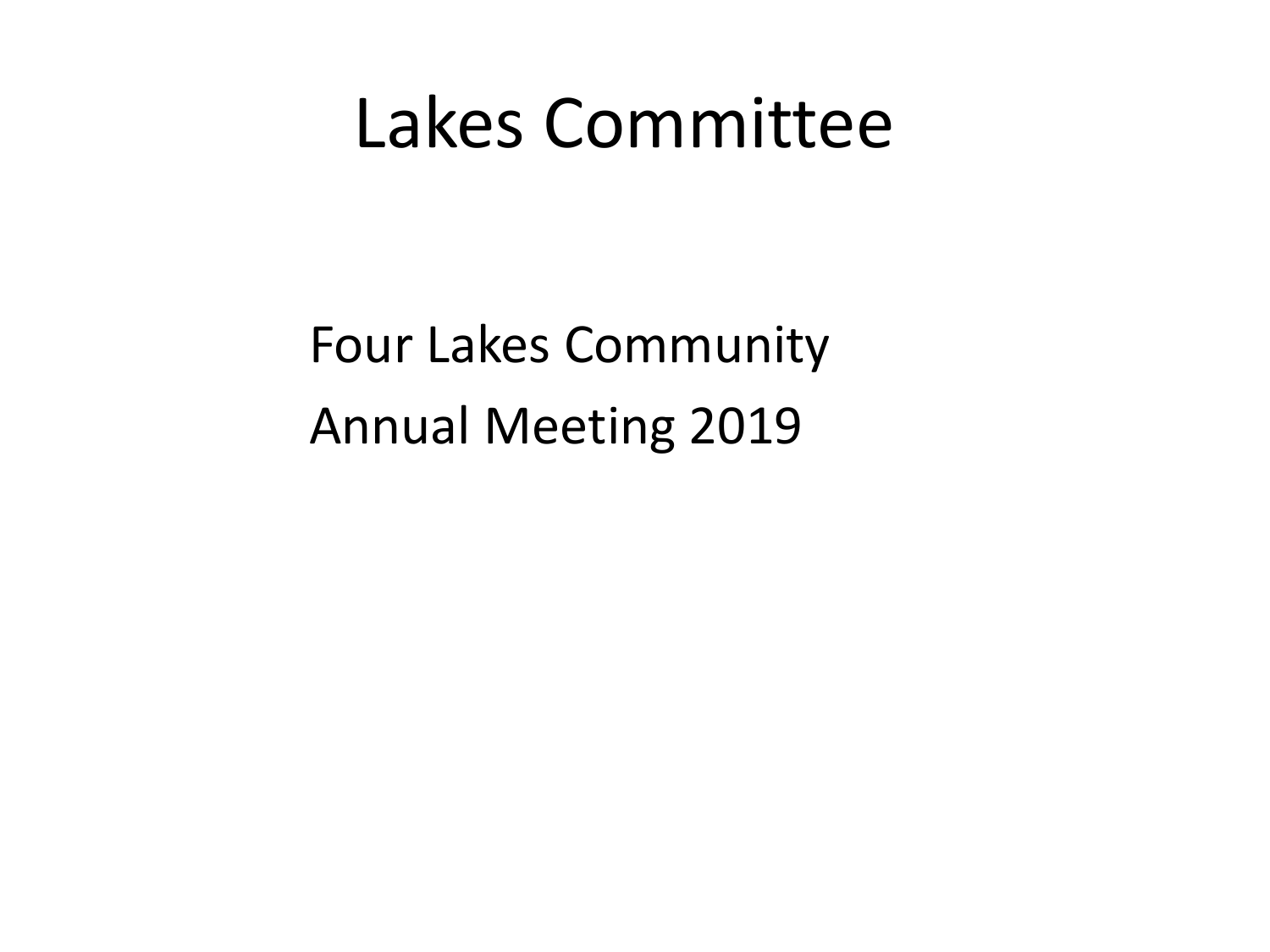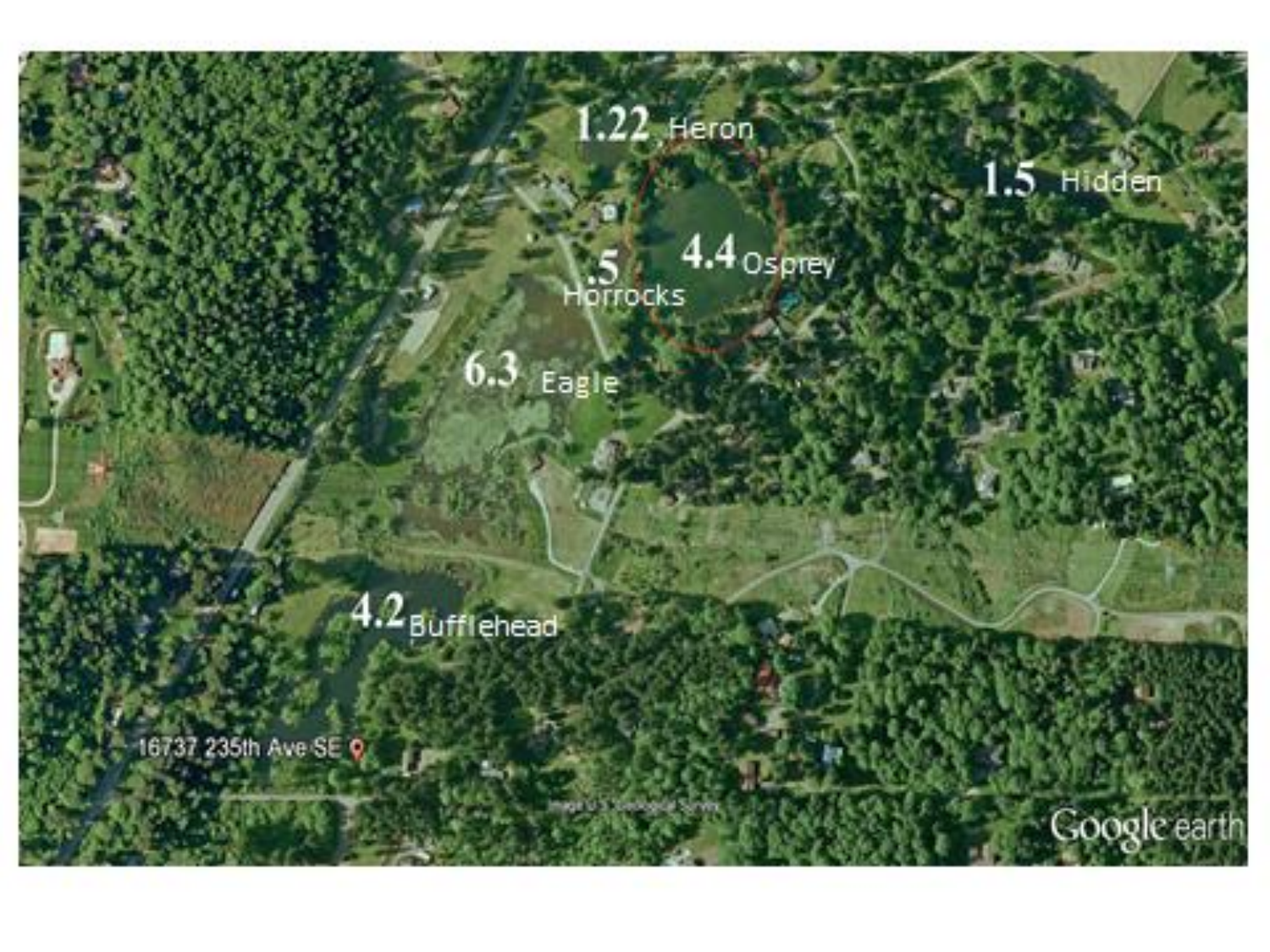Goal: healthy lakes with good appearance.

The Lakes Committee is working with AquaTechnex

Priorities:

- Control native plant species when overabundant
- Remove invasive species if found
- Maintain a healthy ecosystem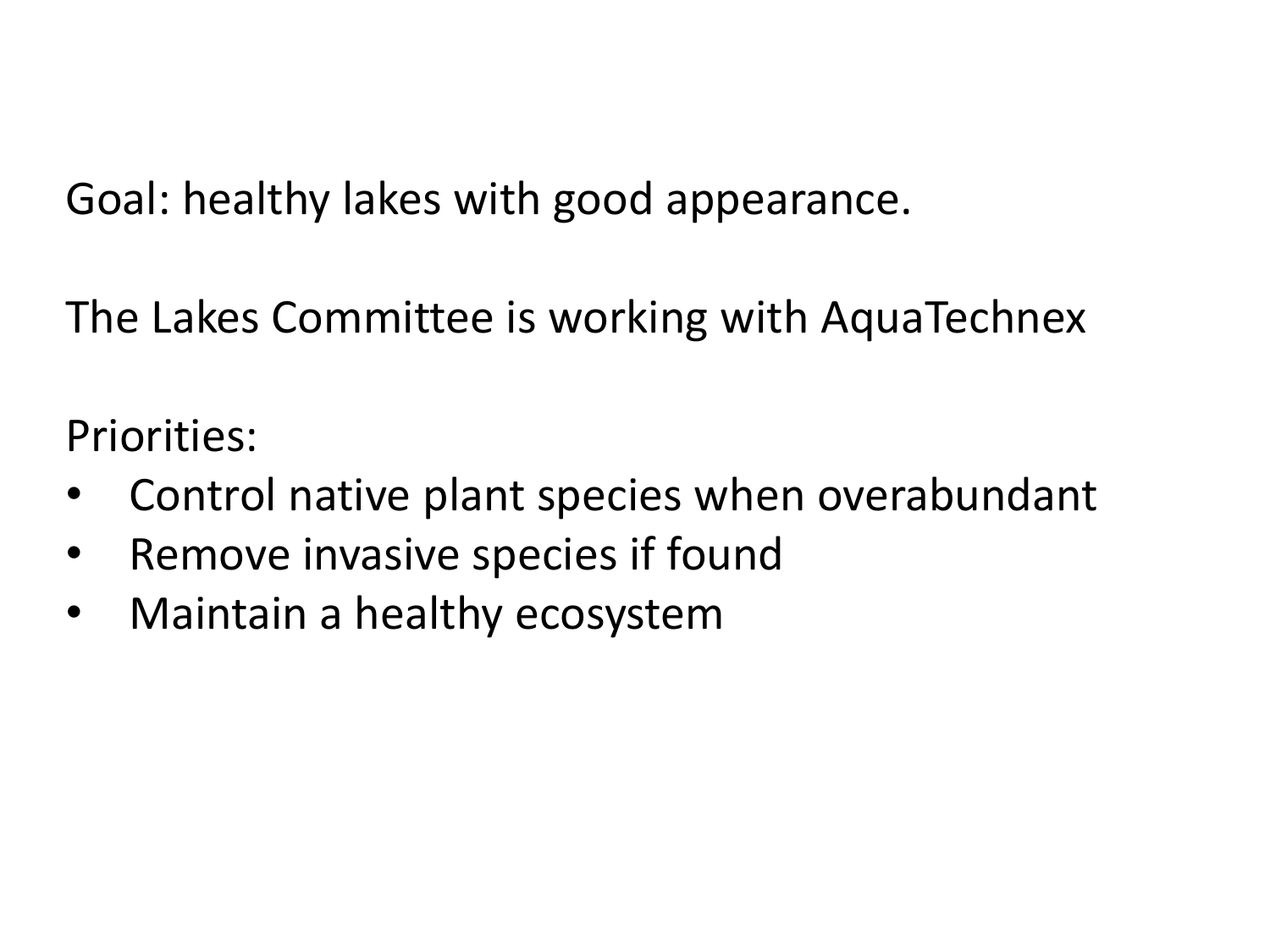## Early to mid 2018:

- Accepted AquaTechnex proposal for monthly algae treatments of Osprey Lake June-September
- Adjusted original budget request from \$5250 to \$5800 to accommodate plan; spent \$3854.

### Mid to late 2018:

- July, August, September, October--Treated algae on Osprey Lake with Sodium Peroxyhydrate and Endothall
- Tested water in Osprey for coliform and nutrients
- December—Algae identified as persistent cyanobacteria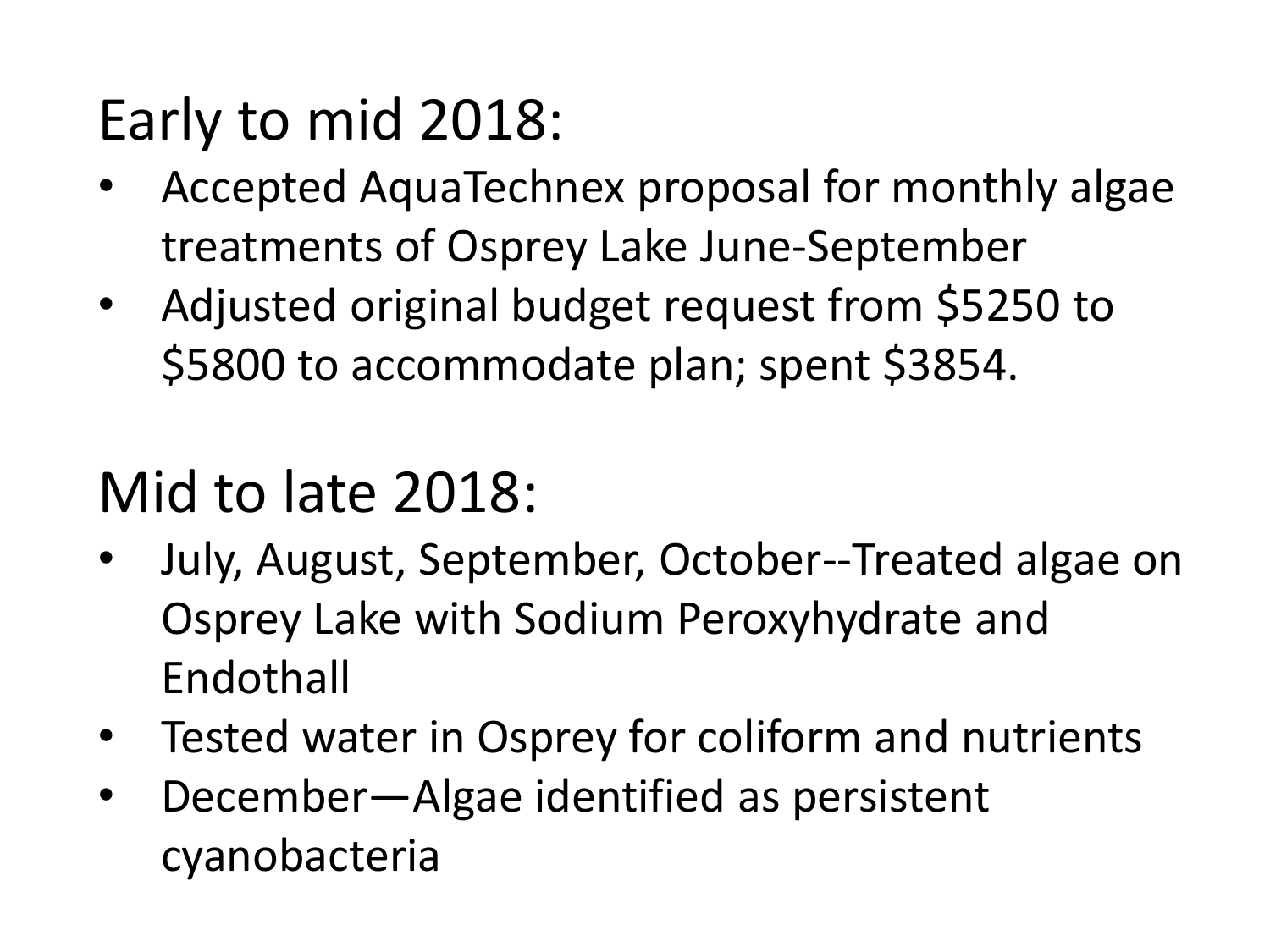**Identification Classification Description Density/Biomass (g ww/ cm3)** 

#### *Aphanothece stagnina*

(much present) Cyanophyta-Blue-green algae Colonial, planktonic, potential toxin producer 0.7 *Leibleinia* **sp.**  (some present) Cyanophyta-Blue-green algae Filamentous, planktonic/periphytic, potential toxin producer 0.1

| SeSCRIPT*                                                              |                      |                                        |
|------------------------------------------------------------------------|----------------------|----------------------------------------|
| <b>ALERT INDEX</b>                                                     | <b>EXPOSURE RISK</b> | <b>CYANOBACTERIA LEVELS (cells/mL)</b> |
|                                                                        | Low                  | $<$ 20,000                             |
| **                                                                     | Moderate             | 20,000 to 100,000                      |
| ***                                                                    | <b>High</b>          | >100,000                               |
| ****                                                                   | <b>Extreme</b>       | >100,000 with scums/mats               |
| See the following Cyanobacteria Alert Guide for additional information |                      |                                        |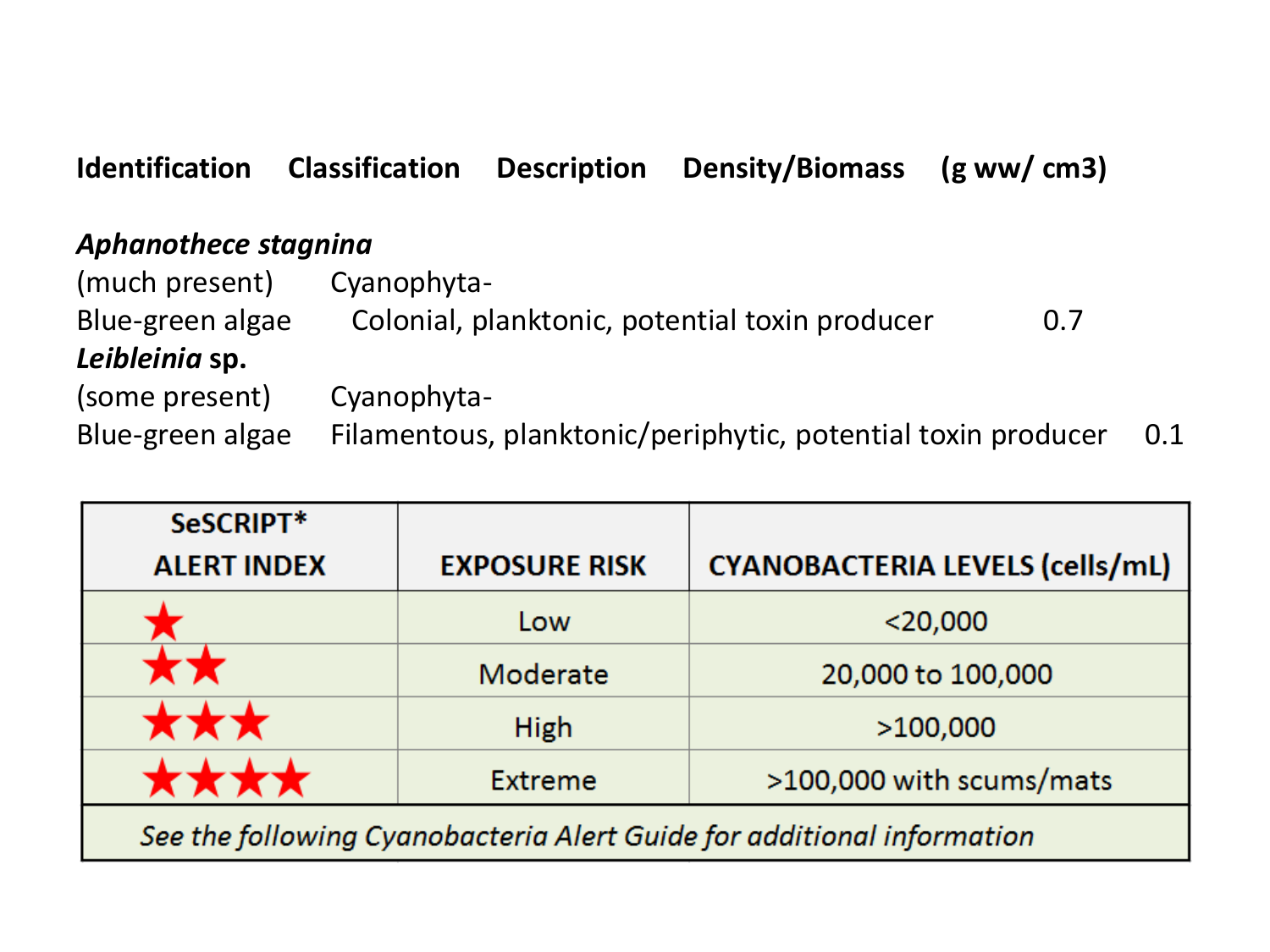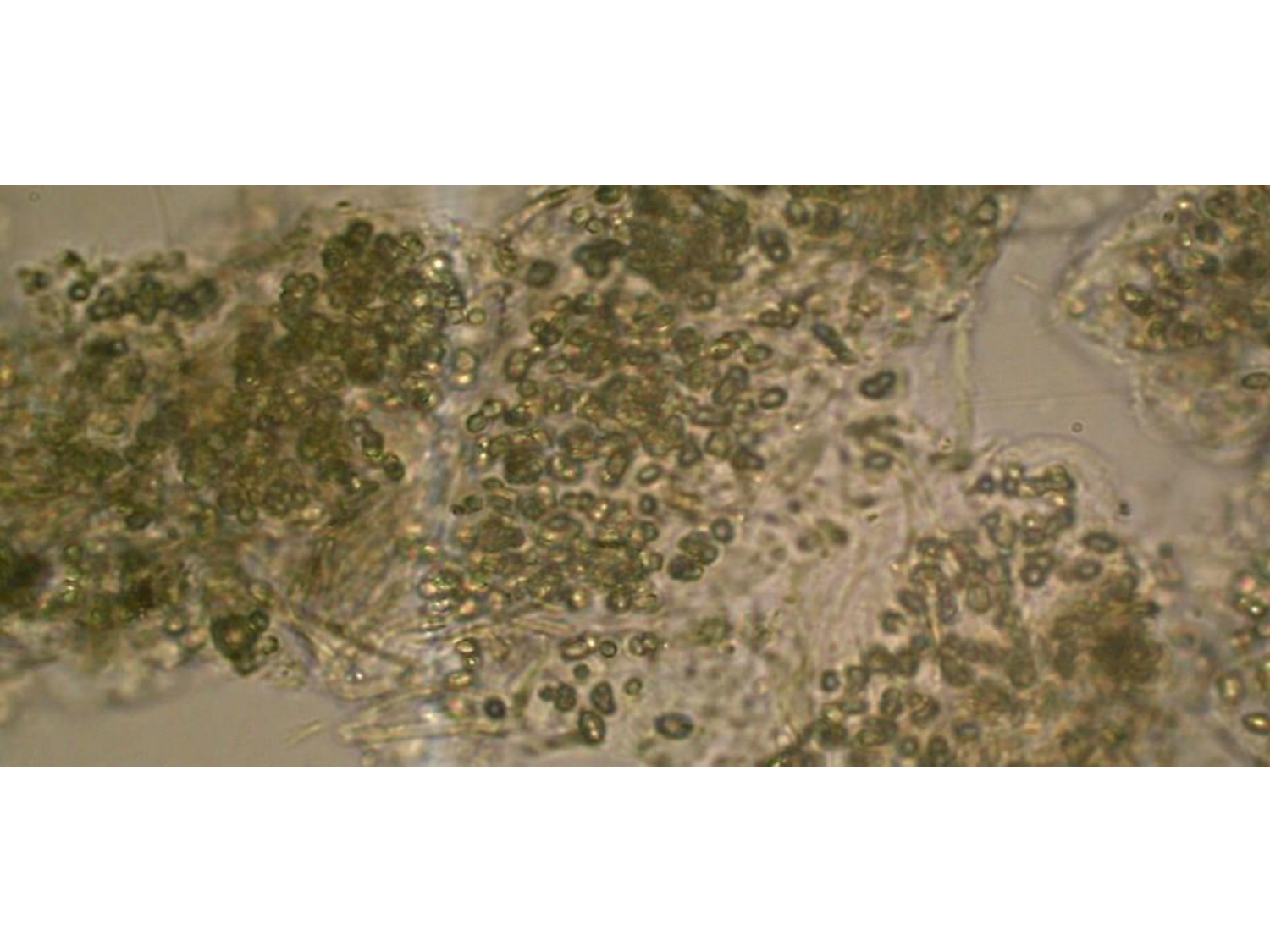### 2019:

Proposal is to treat Osprey Lake with a series of monthly applications of Sodium Peroxyhydrate and Diquat

\$ 8000.00 5 treatments May-September @ \$1600 ea 3750.00 Phoslock sediment treatment (dependent upon test results) 585.00 Ecology NPDES permit fee for FY18 618.00 Ecology NPDES permit fee for FY19

Budget for 2019: \$9203.00 to \$12,953.00 (dependent upon necessity for Phoslock treatment)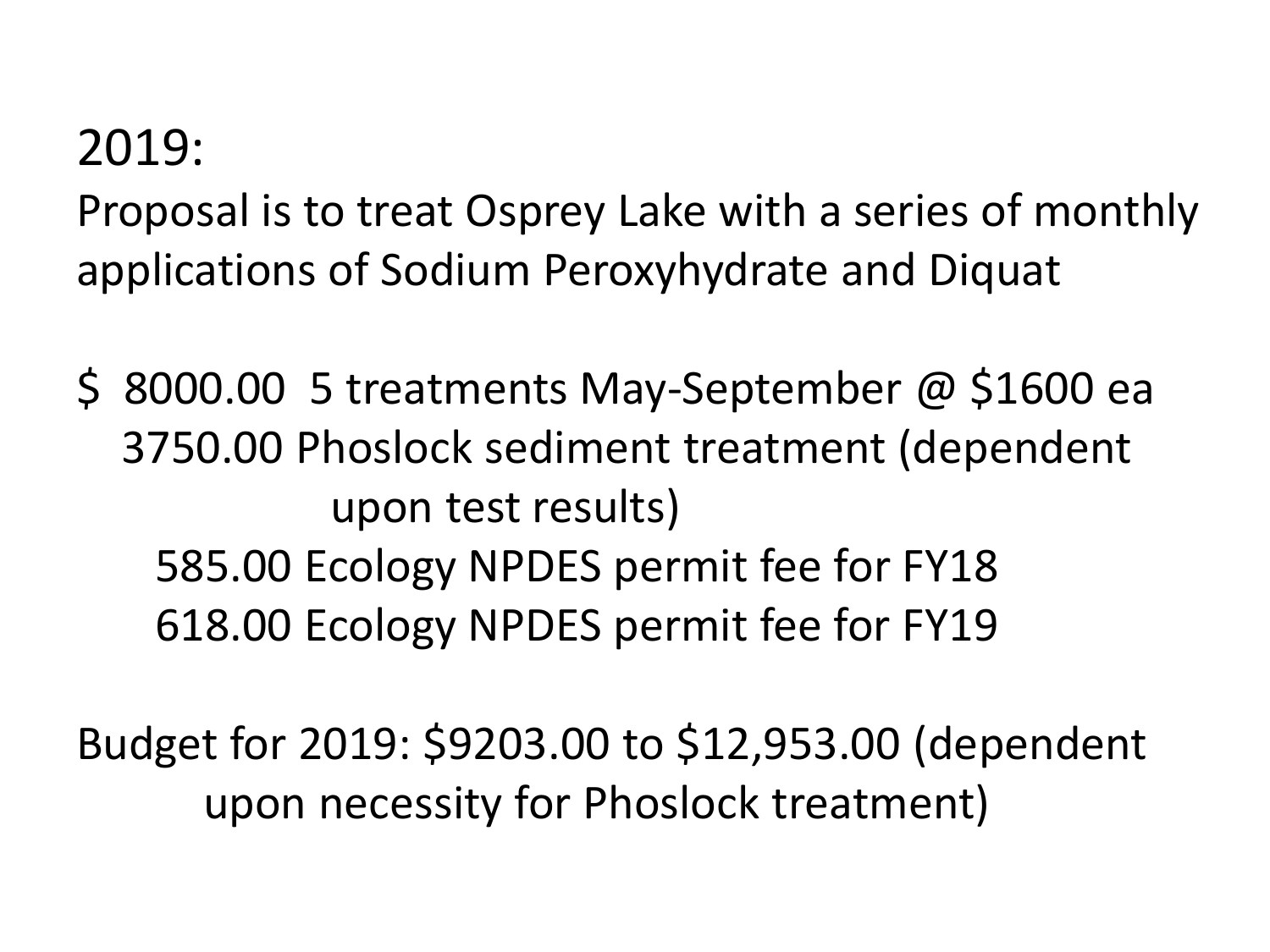### Need for volunteers:

- Work party to clean up beaver detritus on Osprey Community Property
- In light of increased budget demands, other work will be postponed (lily pad removal, fish stocking). Control of blackberries, encroaching iris and other weeds will have to be performed by hand.
- If waterweed (*Elodea canadensis)* becomes problematic in Eagle Lake, weedcutter may have to be employed. Can also be used on overabundance of lily pads (*Nuphar sp.)* and pondweed *(Potamageton sp.)* in other lakes.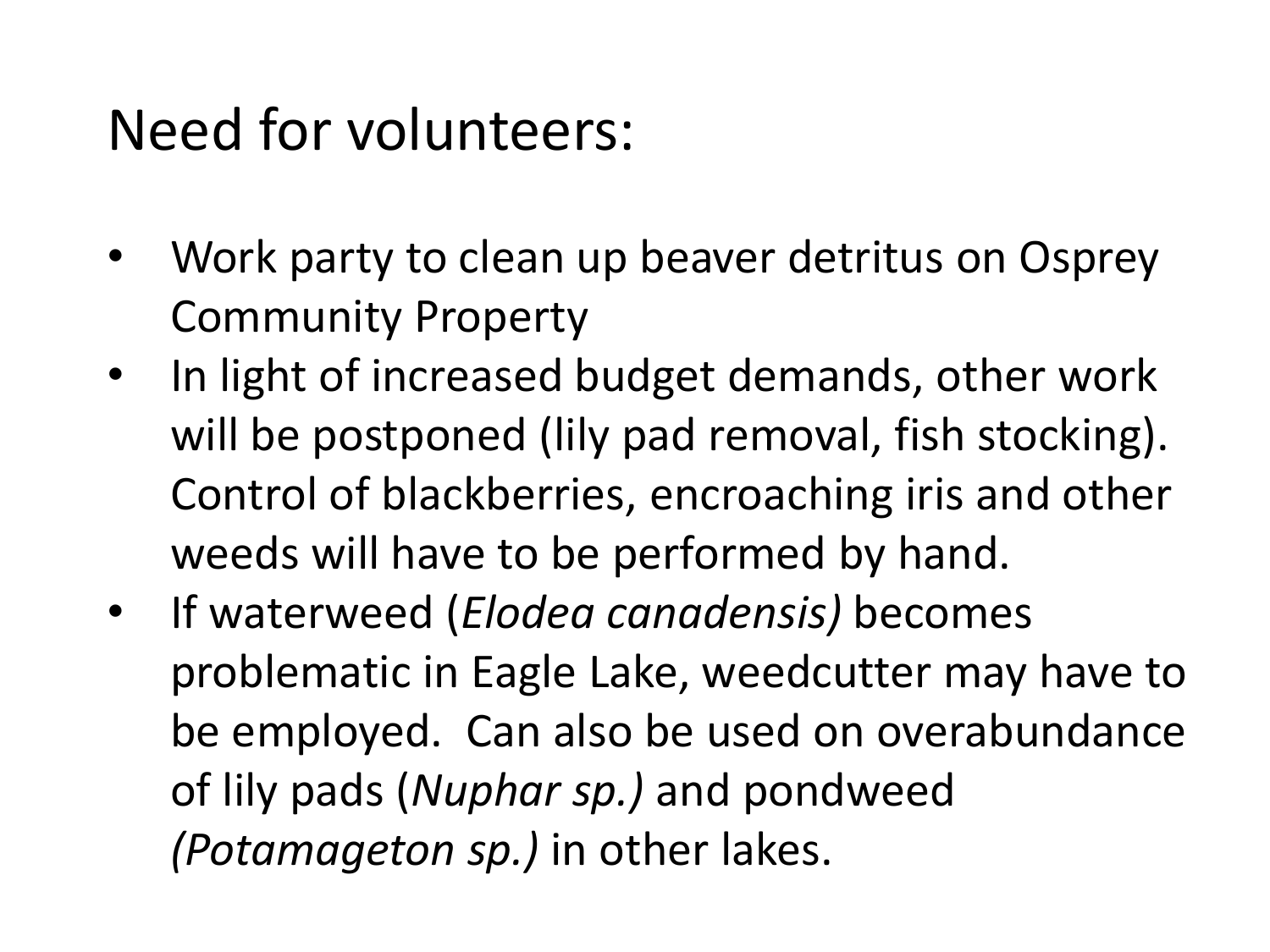